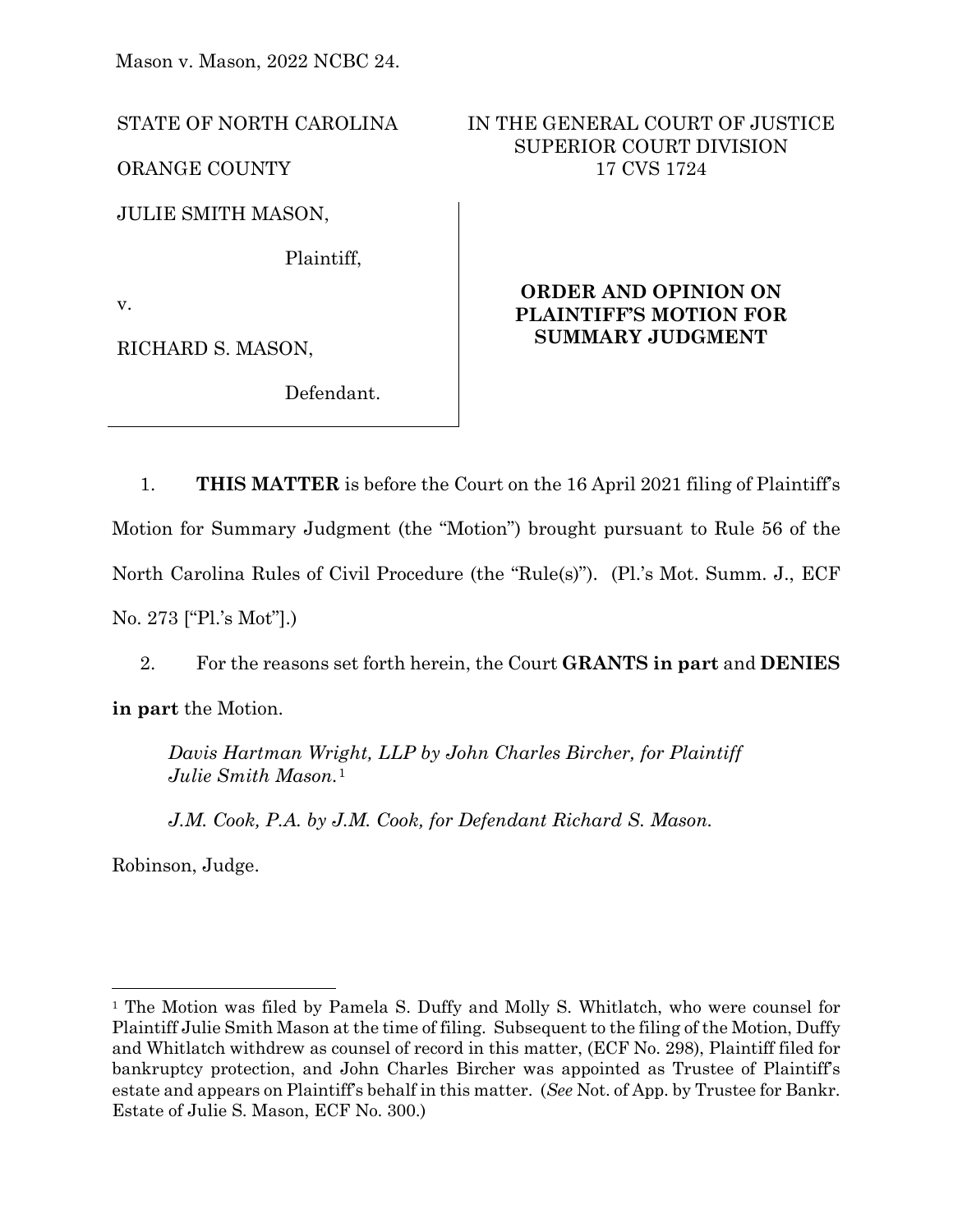#### **I. INTRODUCTION**

3. Plaintiff Julie Smith Mason ("Plaintiff") initiated this action in her capacity as a minority shareholder seeking the judicial dissolution of the former defendant to this action, Multiflora Greenhouses, Inc. ("MGI"). As a result of stipulations and agreements made by the parties in the course of the litigation, the remaining issue left for determination is the value of Plaintiff's interest in MGI, which is due to be paid to Plaintiff by Defendant Richard S. Mason ("Defendant").

## **II. FACTUAL AND PROCEDURAL BACKGROUND**

4. The Court sets forth here only those portions of the factual and procedural history relevant to its determination of the Motion. The Court does not make findings of fact when ruling on motions for summary judgment. "But to provide context for its ruling, the Court may state either those facts that it believes are not in material dispute or those facts on which a material dispute forecloses summary adjudication." *Ehmann v. Medflow, Inc.*, 2017 NCBC LEXIS 88, at \*6 (N.C. Super. Ct. Sept. 26, 2017).

5. Plaintiff filed her Complaint on 13 December 2017, asserting claims for dissolution of MGI and breach of fiduciary duty against Defendant. (Compl. 6–8, ECF No. 4.) Specifically, Plaintiff stated that she "is entitled to judicial dissolution of [MGI], unless [MGI] elects to purchase her shares at their fair value in accordance with procedures as the court may provide pursuant to N.C.G.S.  $\S 55-14-13$ ." (Compl. ¶ 36.)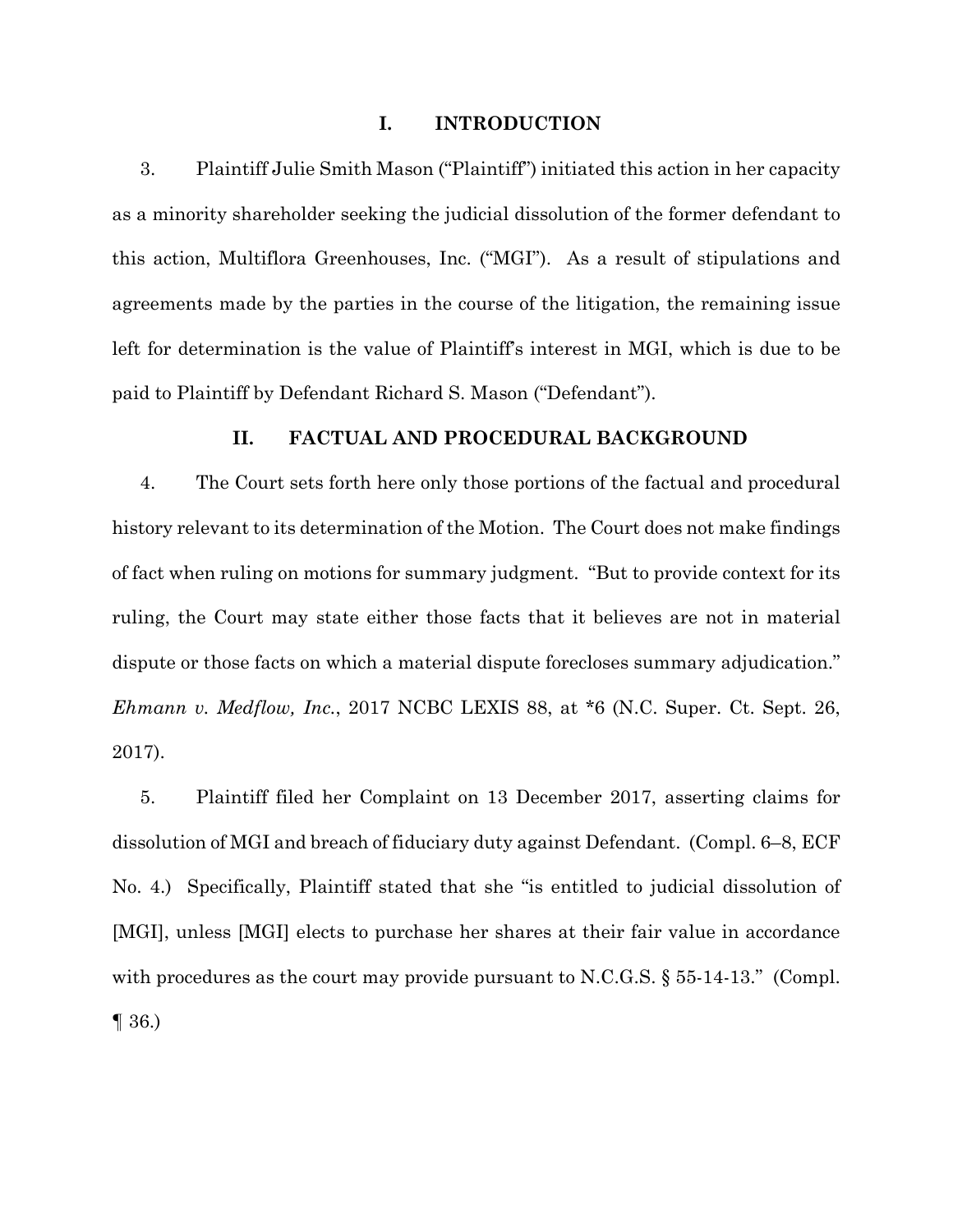6. At the time this action was initiated, Plaintiff and Defendant were married but legally separated and together owned a combined majority of the shares of MGI: Plaintiff owned 39.65% of outstanding shares and Defendant owned 39.63% of the outstanding shares. (Compl. ¶ 8.) Plaintiff and Defendant were also the sole directors of MGI. (Compl. ¶ 9.) Plaintiff acted as MGI's Vice President, Treasurer, and Secretary. (Compl. ¶ 10.) Defendant acted as MGI's President and CEO and managed MGI's employees, including two shareholder-employees. (Compl. ¶ 11.)

7. Defendant and MGI filed a joint Answer on 22 January 2018. (Answer, ECF No. 8.) Defendant asserted in what is titled the "Third Defense" that dissolution of MGI is not an appropriate remedy because Defendant, in his individual capacity, "is willing to purchase the Plaintiff's shares at their fair value, in accordance with such procedures as the Court may provide." (Answer 2.)

8. The parties submitted their Case Management Report on 21 February 2018. (Case Management Report, ECF No. 9 ["CMR"].) The parties represented that Defendant "is agreeable to purchase [Plaintiff's] interests in MGI for fair value pursuant to a valuation process to be agreed upon by the parties or imposed by the Court[, and] the issue before the Court is one of valuation only rather than disputing the right to dissolution." (CMR ¶¶ 1, 3.A.) It was made clear to the Court early in this litigation that there was an agreement between the parties that Defendant was to purchase Plaintiff's share in MGI for "fair value." (Case Management Rep. 8, ECF No. 9.) This agreement was later memorialized by the parties in a written stipulation.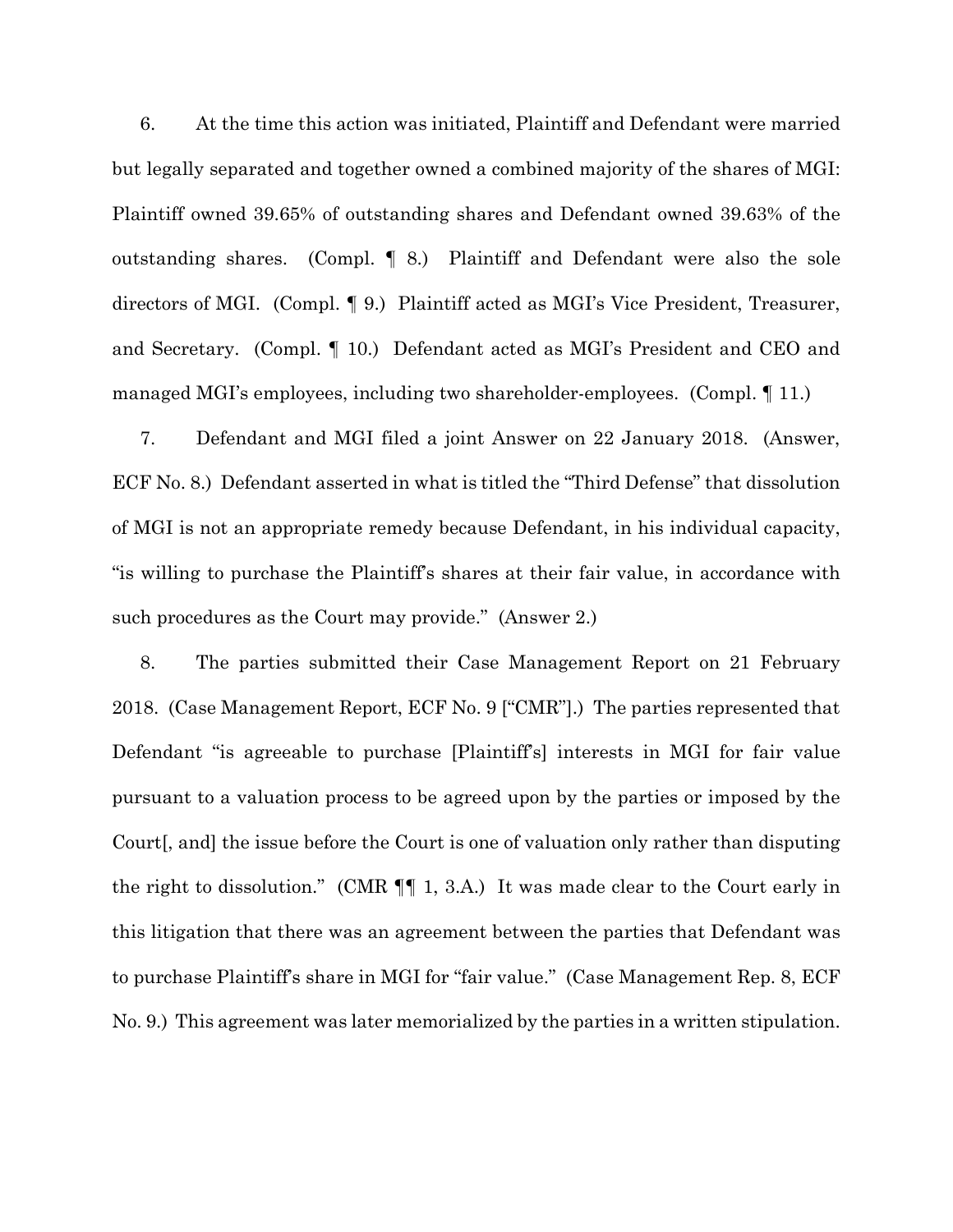(Joint Stip. Re. Date of Valuation of Multiflora Greenhouses, Inc. 1, ECF No. 43 ["Joint Stipulation"].)

9. On 4 May 2018, Plaintiff filed a Motion for Appointment of a Receiver or, in the Alternative, Preliminary Injunctive Relief, and Motion for Temporary Restraining Order (the "Receivership Motion"). (ECF No. 29.) Plaintiff requested that the Court appoint a receiver to oversee MGI and made a request in the alternative that the Court preliminarily enjoin Defendant and MGI from taking certain action with respect to MGI and MGI's wholly owned subsidiary, Austram, LLC ("Austram"). On 16 May 2018, Plaintiff filed a Motion for Appointment of Referee (the "Referee Motion"). (ECF No. 38.)

10. On 6 August 2018, the Court held a hearing on the Receivership Motion and the Referee Motion. (*See* ECF No. 73.) During the hearing, Defendant, through counsel, represented to the Court that a receivership was unnecessary, among other reasons, because Defendant had agreed to buy Plaintiff's shares in MGI for fair value and would make sure that the company would continue in operation by paying whatever debts and obligations came due.

11. Following the 6 August 2018 hearing, the Court entered the Order on Plaintiff's Motion for Receiver or Preliminary Injunction and Motion for Referee (the "Injunction"). (Pl.'s Mot. for Receiver or Prelim. Inj. & Mot. for Referee, ECF No. 82 ["Inj."].) The Court denied Plaintiff's request for the appointment of a receiver and a referee but granted in part Plaintiff's request for a preliminary injunction and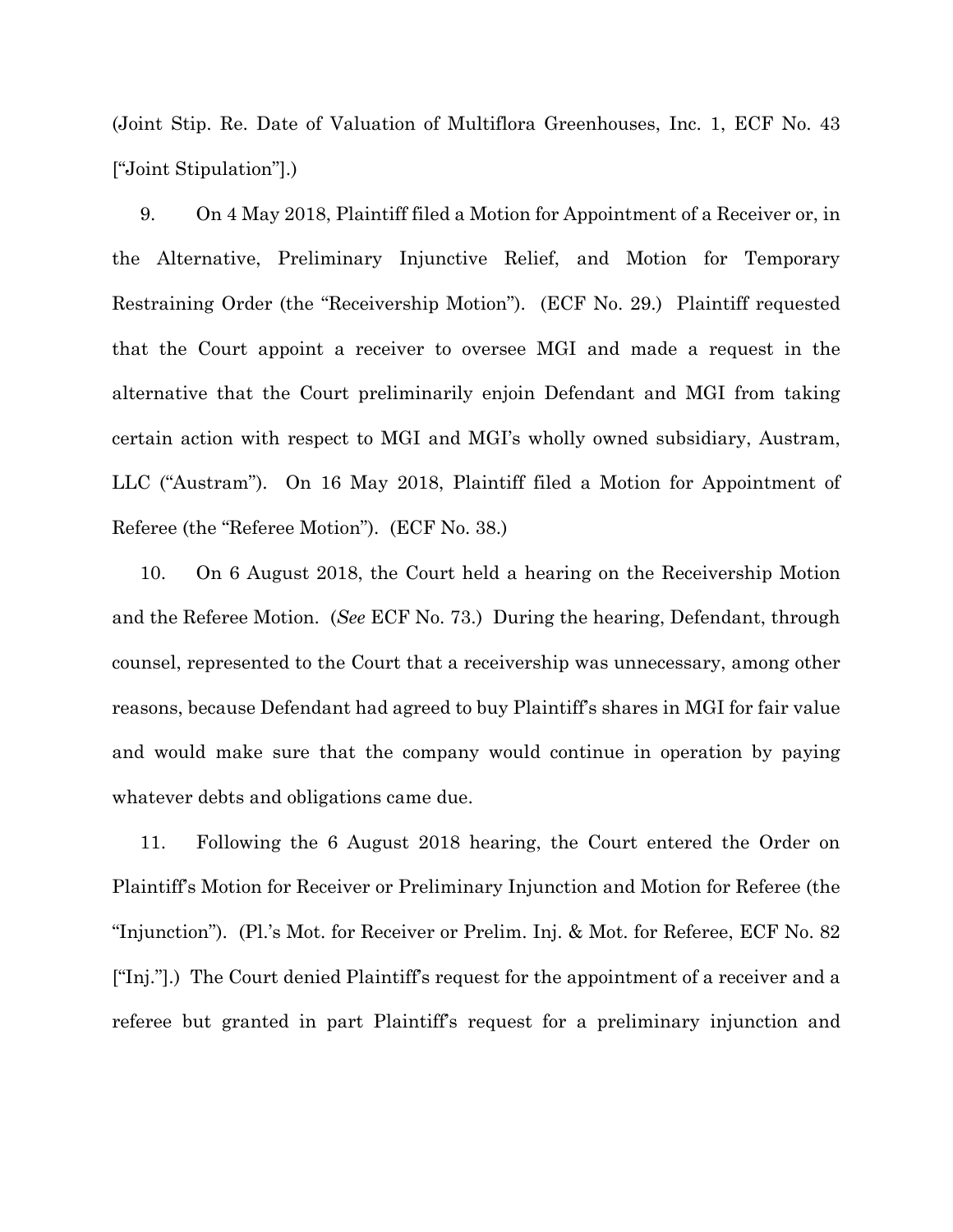effectively enjoined Defendant from taking certain actions while operating MGI. (Inj.  $\P\P$  16, 21, 24–25.)

12. Shortly after entry of the Court's Injunction, on 24 September 2018, MGI's attorney, without consulting with Plaintiff, filed with the United States Bankruptcy Court a voluntary petition for relief pursuant to Chapter 11 of the United States Bankruptcy Code. (ECF No. 97.)

13. On 16 April 2019, Plaintiff filed a Motion for Criminal Contempt (the "Contempt Motion") alleging that Defendant willfully and intentionally violated the Injunction entered by the Court. (ECF No. 129.)

14. On 17 April 2019, Plaintiff filed a Notice of Voluntary Dismissal without Prejudice, dismissing all of her claims against MGI. (ECF No. 137.)

15. On 26 November 2019, after a duly noticed evidentiary hearing, the Court entered its Order on Motion for Criminal Contempt Regarding Guilt (the "Contempt Order"). *See Mason v. Mason*, 2019 NCBC LEXIS 79, at \*15–16 (N.C. Super. Ct. Nov. 26, 2019).

16. The Court made the following findings of fact in the Contempt Order:

43. At all times relevant herein, MGI had four shareholders, Mr. Mason, [Johannes] Lenselink, Timothy Stephens ("Mr. Stephens"), and Ms. Mason. . . . Mr. Mason informed both Mr. Lenselink and Mr. Stephens that Mr. Mason intended to put MGI into bankruptcy. However, Mr. Mason intentionally did not disclose this information to Ms. Mason. Mr. Mason intentionally directed Mr. Lenselink and Mr. Stephens not to advise Ms. Mason that he was considering filing for bankruptcy protection for MGI. Mr. Mason did this because he was worried that, armed with prior notice of Mr. Mason's intention to put MGI in bankruptcy, Ms. Mason might take steps in an attempt to thwart Mr. Mason's plan.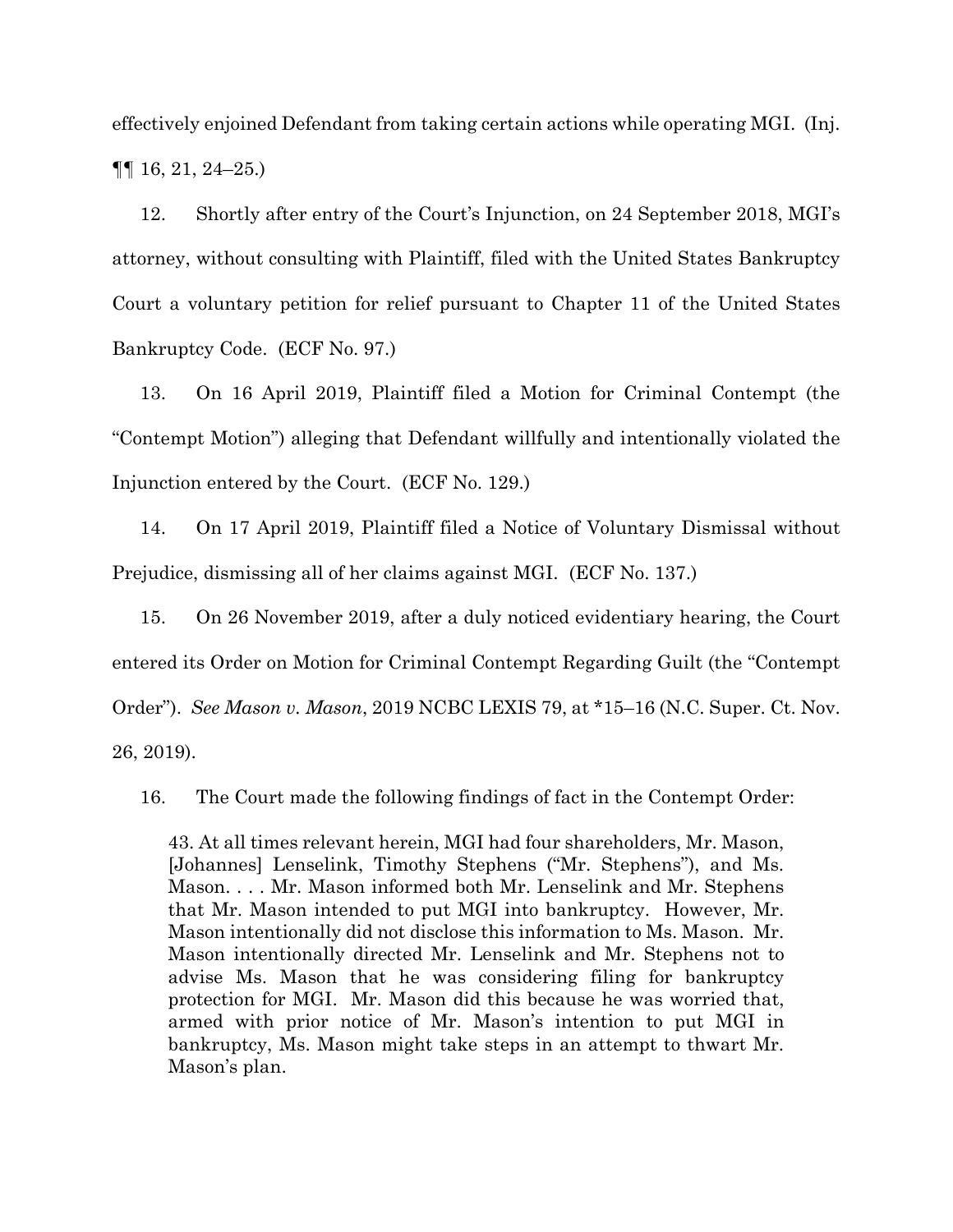44. Anticipating Ms. Mason would not agree to filing for bankruptcy, Mr. Mason implemented a scheme around September 2018 to increase the number of directors from two (Mr. Mason and Ms. Mason) to four (adding Mr. Lenselink and Mr. Stephens). After increasing the size of the board, Mr. Mason intended to instruct Mr. Lenselink and Mr. Stephens to vote in favor of putting MGI into bankruptcy without the consent of or notice to Ms. Mason.

46. At the board of directors meeting on September 20, 2018, Mr. Lenselink and Mr. Stephens were elected as directors, increasing the board from two directors to four. Mr. Mason actively concealed the plan to file for bankruptcy by instructing Mr. Lenselink and Mr. Stephens to not inform Ms. Mason of the pending bankruptcy.

47. Shortly thereafter, Mr. Mason, Mr. Lenselink, and Mr. Stephens voted without a duly noticed meeting and without notifying Ms. Mason to place [MGI] into bankruptcy.

*Mason*, 2019 NCBC LEXIS, at \*18–20.

17. Even in the midst of the proceedings on the Contempt Motion, Defendant recognized his obligation to purchase Plaintiff's shares in MGI. On 23 May 2018, the parties filed a Joint Stipulation Regarding Date of Valuation of Multiflora Greenhouses, Inc. agreeing that the date of valuation of MGI "for the purpose of establishing a value for Defendant Richard Mason's buy out of Plaintiff Julie Mason's shares shall be the date of the parties' marital separation, October 16, 2017." (Joint Stipulation 1.) On 3 August 2018, Defendant submitted an affidavit to the Court, which in part states "I have stipulated to the Court that I will acquire Plaintiff's stock in MGI[,]" confirming for a third time that Defendant agreed to purchase Plaintiff's share in MGI (Aff. Richard S. Mason ¶ 54, ECF No. 80 ["R. Mason Aff."].)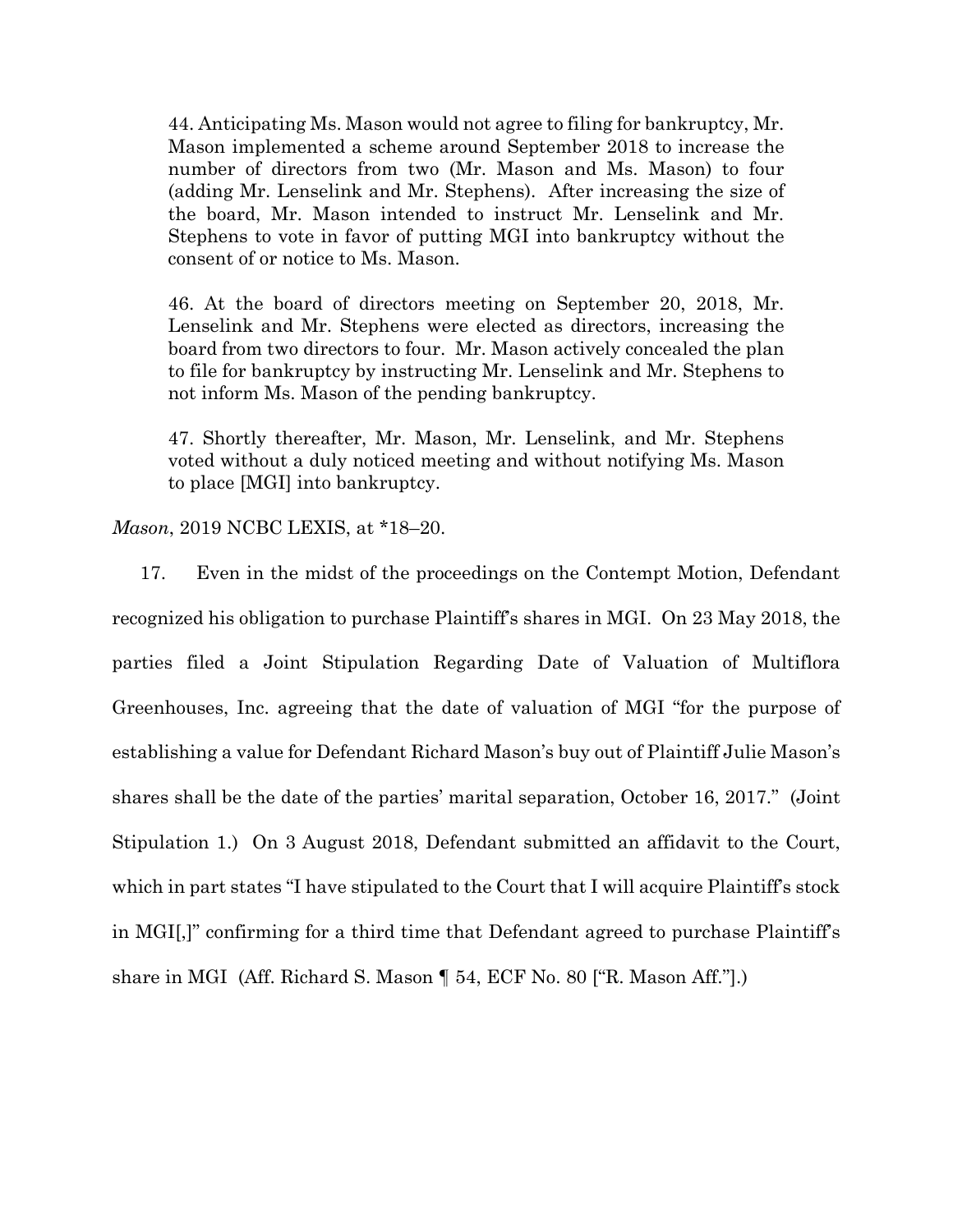18. On 25 June 2019, Plaintiff filed a Status Report as to Plaintiff's Claims Against Richard Mason, in part requesting the Court address the MGI valuation issues. (ECF No. 155.)

19. On 30 July 2019, in the domestic proceedings between the parties, the parties entered into a Stipulation and Consent Order pursuant to which the parties agreed "that any claims either may have against the other regarding the value, if any, and distribution of the stock each party owns in [MGI] are within the jurisdiction of the Business Court . . . and such claims may be resolved at either party's election by asserting an appropriate claim in the pending action in the Business Court[.]" (Proposed Compl., Ex. C ¶ 3)

20. Notwithstanding this express agreement between the parties, after resolution of the Contempt Motion, Defendant filed Defendant Richard S. Mason's Motion to Dismiss and, in the Alternative, Set Aside Court Orders on 19 December 2019, requesting that the Court either dismiss the action or set aside any stipulations requiring Defendant to purchase Plaintiff's shares in MGI. (ECF No. 232.) On 26 May 2020, the Court entered the Order and Opinion on Defendant Richard S. Mason's Motion to Dismiss and, in the Alternative, Set Aside Orders denying Defendant's request. *Mason v. Mason*, 2020 NCBC LEXIS 66, at \*9 (N.C. Super. Ct. May 26, 2020). Specifically, the Court stated "the Court declines to relieve Defendant from the agreement to purchase MGI's shares he made, with the advice of counsel, at the inception of this litigation." *Id.*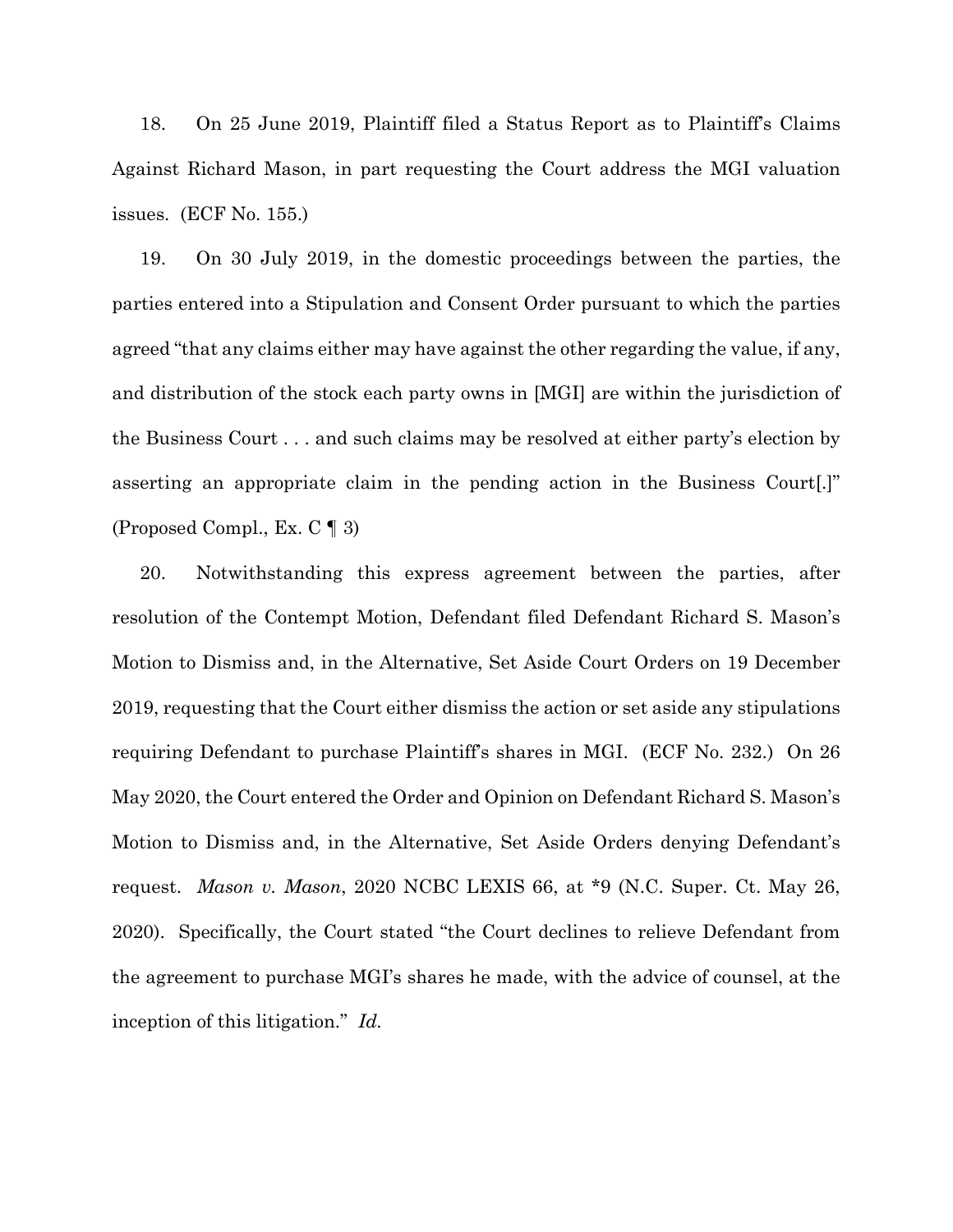21. On 12 June 2020, the Court in its discretion entered the Order on Plaintiff's Motion to Supplement Complaint denying Plaintiff's request to supplement her breach of fiduciary duty claim but permitting Plaintiff "to supplement the Complaint with allegations pertinent to the valuation of her MGI shares[,]" again limiting the scope of this litigation to the issue of the value of Plaintiff's share in MGI. (ECF No. 261.) On 10 July 2020, Plaintiff filed a Voluntary Dismissal of Second Claim for Relief Without Prejudice dismissing her claim for breach fiduciary duty. (ECF No. 262.)

22. On 30 November 2020, the Court entered the Order on Joint Motion for Proposed Scheduling Order, implementing a schedule for the parties to engage in designation and discovery regarding experts to value Plaintiff's shares in MGI. (ECF No. 272.)

23. On 26 January 2021, Defendant obtained a commissioned expert report rendered by Jim Turner CPA, CVA ("Mr. Turner") of Turner Business Appraisers (the "Turner Report"). The Turner Report calculated the value of MGI as of the agreed to date — 16 October 2017. (Calculation Engagement of: Multiflora Greenhouses, Inc. As of: October 16, 2017, ECF No. 273.1 ["Turner Report"].)

24. The Turner Report includes a valuation of Plaintiff's 39.65% equity interest in MGI as of 16 October 2017. (Turner Report 4.) Using the adjusted net asset method, the Turner Report establishes MGI's total value as of 16 October 2017 as \$960,600. (Turner Report 15–16.) Mr. Turner then applied a twenty percent (20%) discount for Plaintiff's lack of control over MGI (the "minority discount") and a thirty percent (30%) lack of marketability discount. (Turner Report 28, 34.) The determined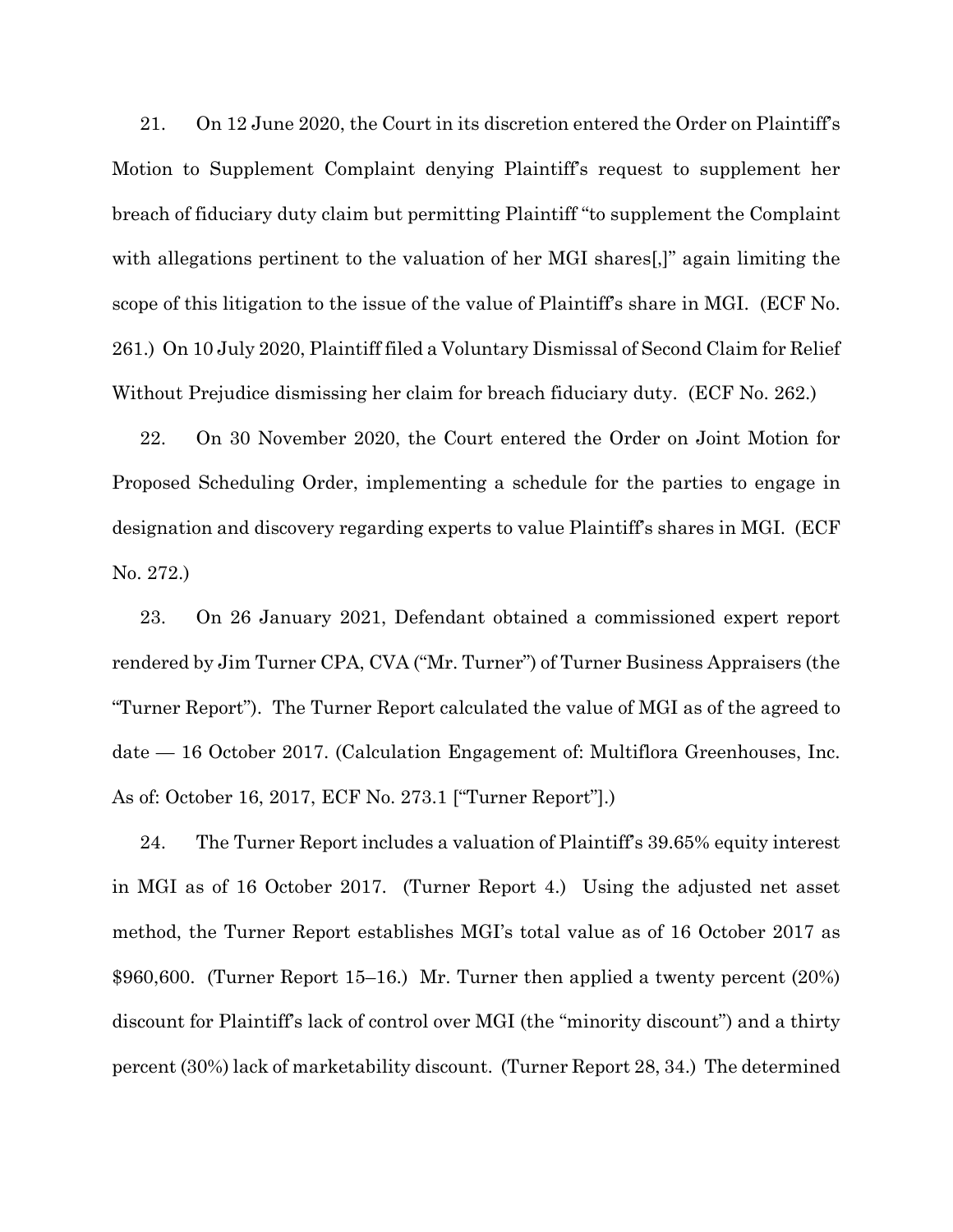final value for Plaintiff's 39.65% interest in MGI in the Turner Report is \$213,000. (Turner Report 36.)

25. On 1 March 2021, Defendant provided Plaintiff with a copy of the Turner Report in compliance with the Court's scheduling order. (Turner Report 1.) (*See* Turner Report.)

26. On 16 April 2021, Plaintiff filed her Motion for Summary Judgment, (*See*  Pl.'s Mot.), along with a supporting brief, (Br. Supp. Pl.'s Mot. Summ. J., ECF No. 274), which request that the Court enter judgment in the amount of \$380,640 as the fair value of Plaintiff's shares in MGI on 16 October 2017. (Pl.'s Mot. 3.) In her motion, Plaintiff explains that she arrived at the figure of \$380,640 by accepting the entity valuation for MGI determined by the Turner Report and using certain other findings of the Turner Report but eliminating the minority and marketability discounts on the grounds that they are inapplicable under the circumstances.

27. On 1 June 2021, Defendant filed Defendant Richard S. Mason's Objection to Motion for Summary Judgment (the "Objection"), (Def. Richard S. Mason's Obj. Mot. Summ. J., ECF No. 280 ["Obj."]), and his brief in opposition to the Motion, (Br., ECF No. 281 ["Def.'s Br. Obj."]).

28. On 11 June 2021, Plaintiff filed Plaintiff's Reply Memorandum of Law in Support of Motion for Summary Judgment and in Opposition to Defendant's Motion in the Alternative for Summary Judgment in Defendant's Favor. (ECF No. 284.)

29. The Court held a hearing on the Motion on 28 September 2021. (*See* ECF No. 292.)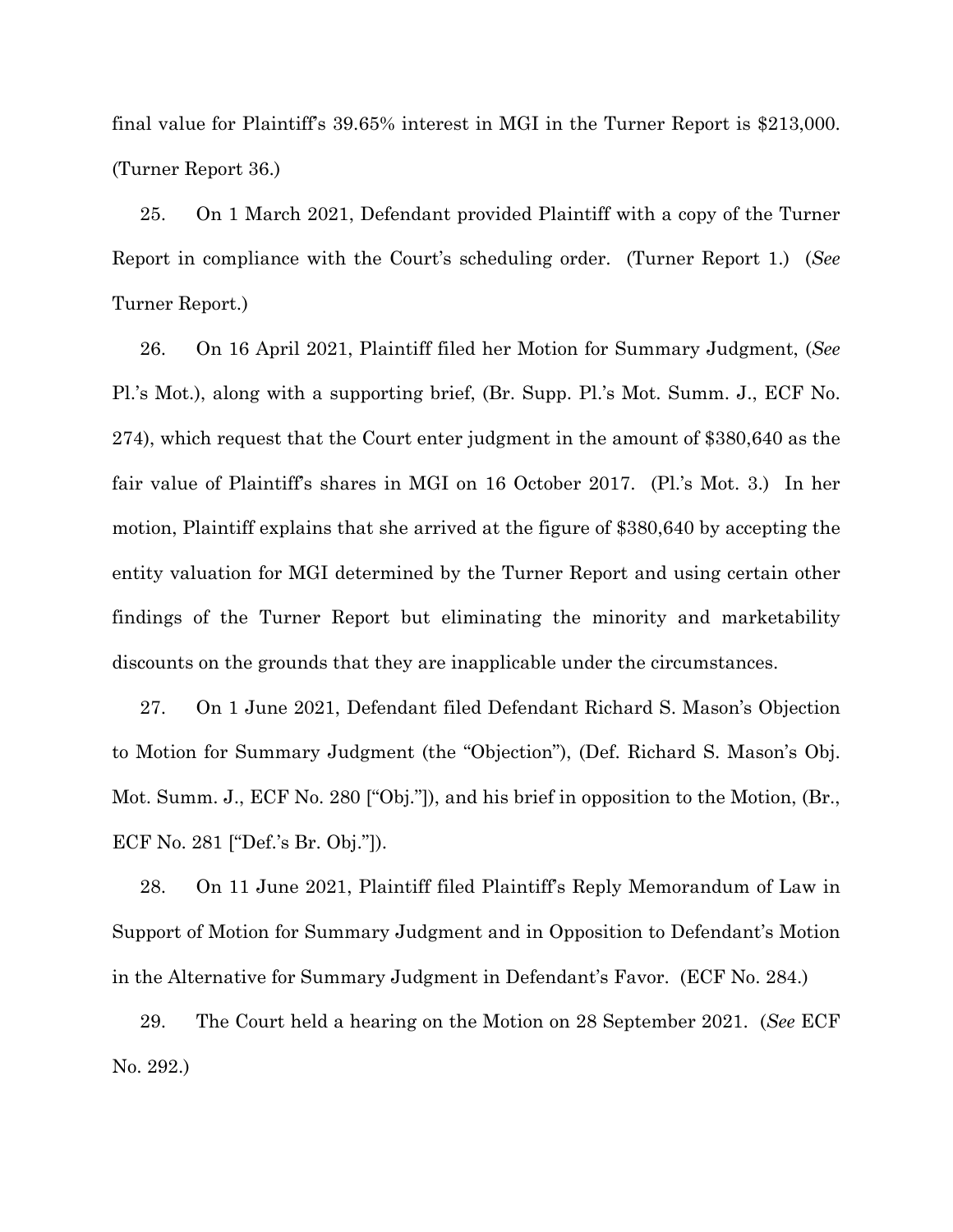30. On 9 February 2022, Plaintiff filed an Amended Suggestion of Bankruptcy, (ECF No. 295), notifying the Court that Plaintiff filed a voluntary petition for relief under Chapter 7 of the U.S. Bankruptcy Code in the United States Bankruptcy Court for the Eastern District of North Carolina. (Am. Sugg. Bankruptcy 1.)

31. On 28 February 2022, a Notice of Appearance was filed in this action by John C. Bircher III, Bankruptcy Trustee for Plaintiff's estate.

32. On 9 March 2022, the Court held a conference with counsel and the Bankruptcy Trustee via the Court's telecommunication system to discuss the status of this litigation.

33. The Motion is ripe for resolution.

#### **III. LEGAL STANDARD**

34. Summary judgment is appropriate "if the pleadings, depositions, answers to interrogatories, and admissions on file, together with the affidavits, if any, show that there is no genuine issue as to any material fact and that any party is entitled to a judgment as a matter of law." N.C. R. Civ. P. 56(c). "A 'genuine issue' is one that can be maintained by substantial evidence." *Dobson v. Harris*, 352 N.C. 77, 83 (2000).

35. The moving party bears the burden of showing that there is no genuine issue of material fact and that the movant is entitled to judgment as a matter of law. *Hensley v. Nat'l Freight Transp., Inc.*, 193 N.C. App. 561, 563 (2008). The movant may make the required showing by proving that "an essential element of the opposing party's claim does not exist, cannot be proven at trial, or would be barred by an affirmative defense, or by showing through discovery that the opposing party cannot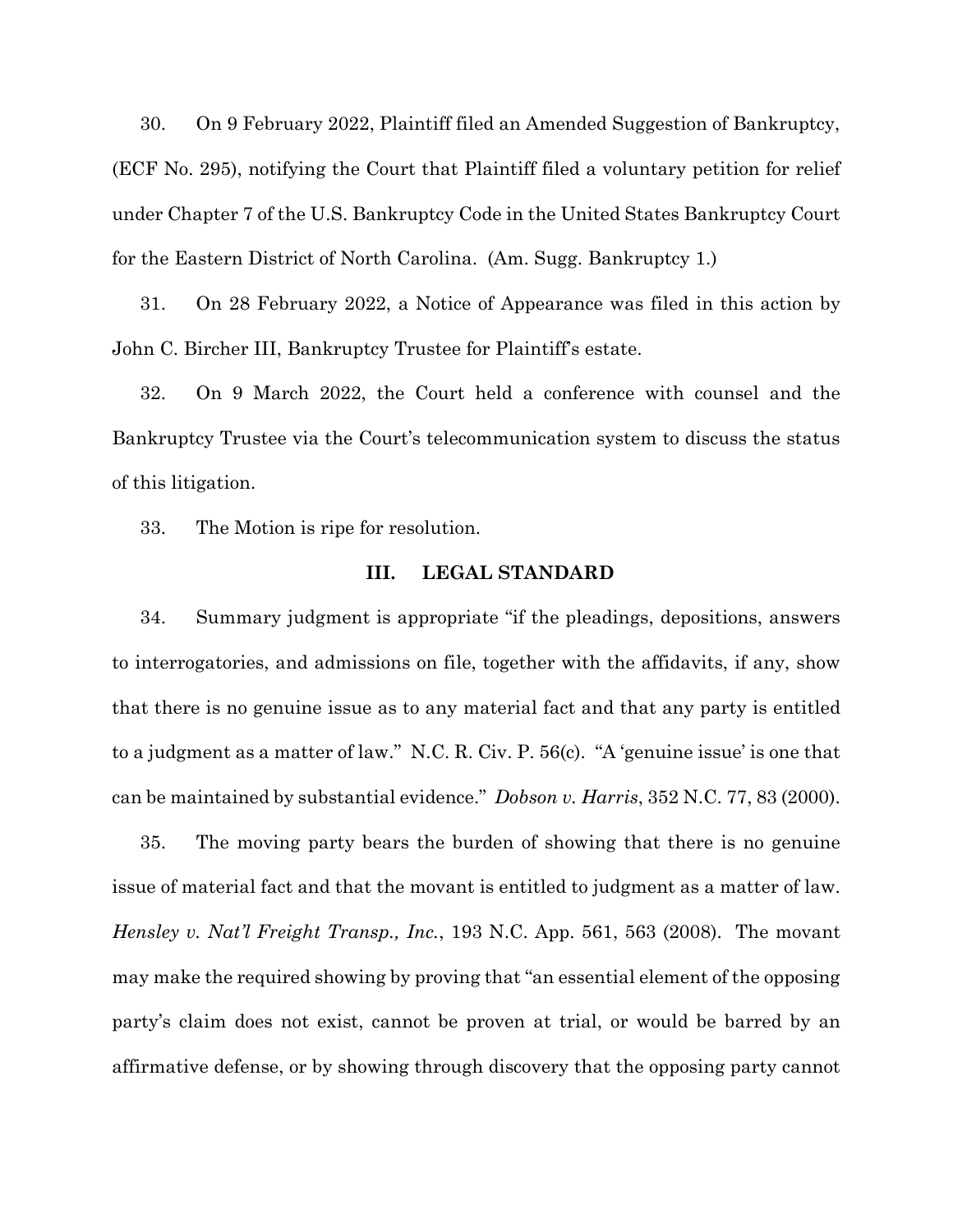produce evidence to support an essential element of her claim." *Dobson*, 352 N.C. at 83 (citations omitted).

36. "Once the party seeking summary judgment makes the required showing, the burden shifts to the nonmoving party to produce a forecast of evidence demonstrating specific facts, as opposed to allegations, showing that he can at least establish a *prima facie* case at trial." *Gaunt v. Pittaway*, 139 N.C. App. 778, 784−85 (2000). The Court must view the evidence in the light most favorable to the nonmovant. *Dobson*, 352 N.C. at 83. However, the nonmovant "may not rest upon the mere allegations or denials of her pleading, but her response, by affidavits or as otherwise provided in this rule, must set forth specific facts showing that there is a genuine issue for trial. If [the nonmovant] does not so respond, summary judgment, if appropriate, shall be entered against [the nonmovant]." N.C.G.S. § 1A-1, Rule 56(e).

#### **IV. ANALYSIS**

37. It has been made clear to the parties by the Court that (1) Defendant is bound by his stipulations and representations to the Court and Plaintiff and must pay the value of Plaintiff's shares in MGI to Plaintiff; and (2) the only outstanding issue before this Court is the valuation of Plaintiff's shares in MGI as of 16 October 2017.

### **A. Defendant's Request for Summary Judgment**

38. Defendant's Objection requests that "the Court deny the Plaintiff's Motion, in the alternative, enter judgment in favor of the Defendant and such further relief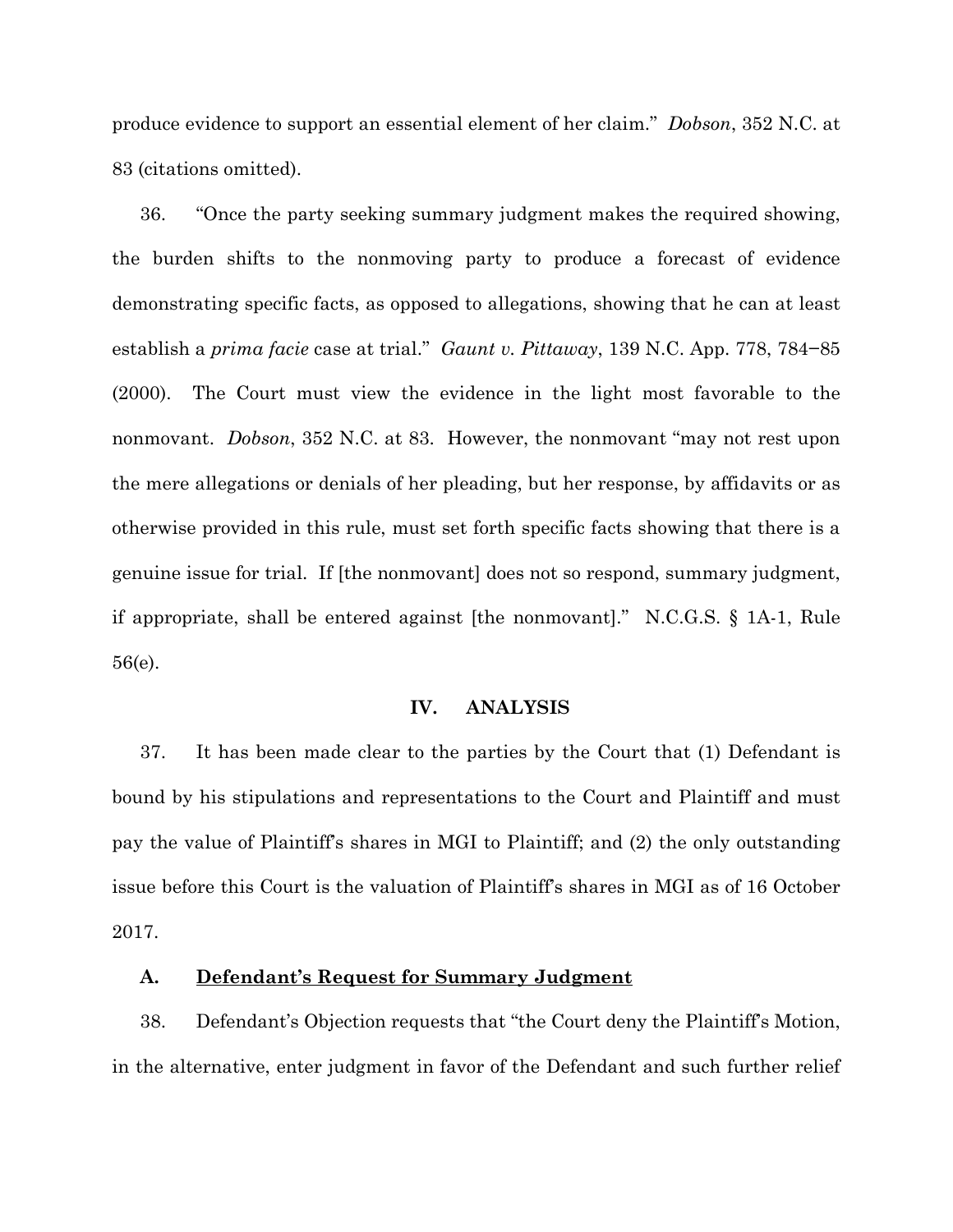as the Court may deem appropriate." (Obj. 3.) Rule 7.2 of the North Carolina Business Court Rules ("BCR(s)") provides that "[e]ach motion must be set out in a separate document." Defendant filed his response to the Motion and his own Rule 56 motion in one document, therefore, Defendant's Objection is not in compliance with BCR 7.2. Accordingly, the Court, in its discretion, does not consider Defendant's request for summary judgment contained in Defendant's Objection to be properly before the Court.

### **B. Plaintiff's Request for Summary Judgment**

39. Pursuant to N.C.G.S. § 55-14-31, when a court determines that judicial dissolution is appropriate and the corporation, or another shareholder, subsequently elects to purchase the shares of the shareholder seeking judicial dissolution pursuant to N.C.G.S. § 55-14-30(2)(ii), the court shall not order dissolution but may aid in determining the fair value of the shares in accordance with procedures that the court may provide.

40. In the present case, the Court has not determined that judicial dissolution is appropriate. However, since Defendant made representations to Plaintiff and the Court that he would purchase Plaintiff's shares without a finding of judicial dissolution, the Court concludes that N.C.G.S. § 55-14-31 is nonetheless applicable in this instance. Therefore, the Court finds the developed case law interpreting N.C.G.S. § 55-14-31 and making determinations as to fair value of corporations to be persuasive in this instance. To the extent Plaintiff seeks summary judgment determining that Defendant owes Plaintiff the fair value of her ownership interest in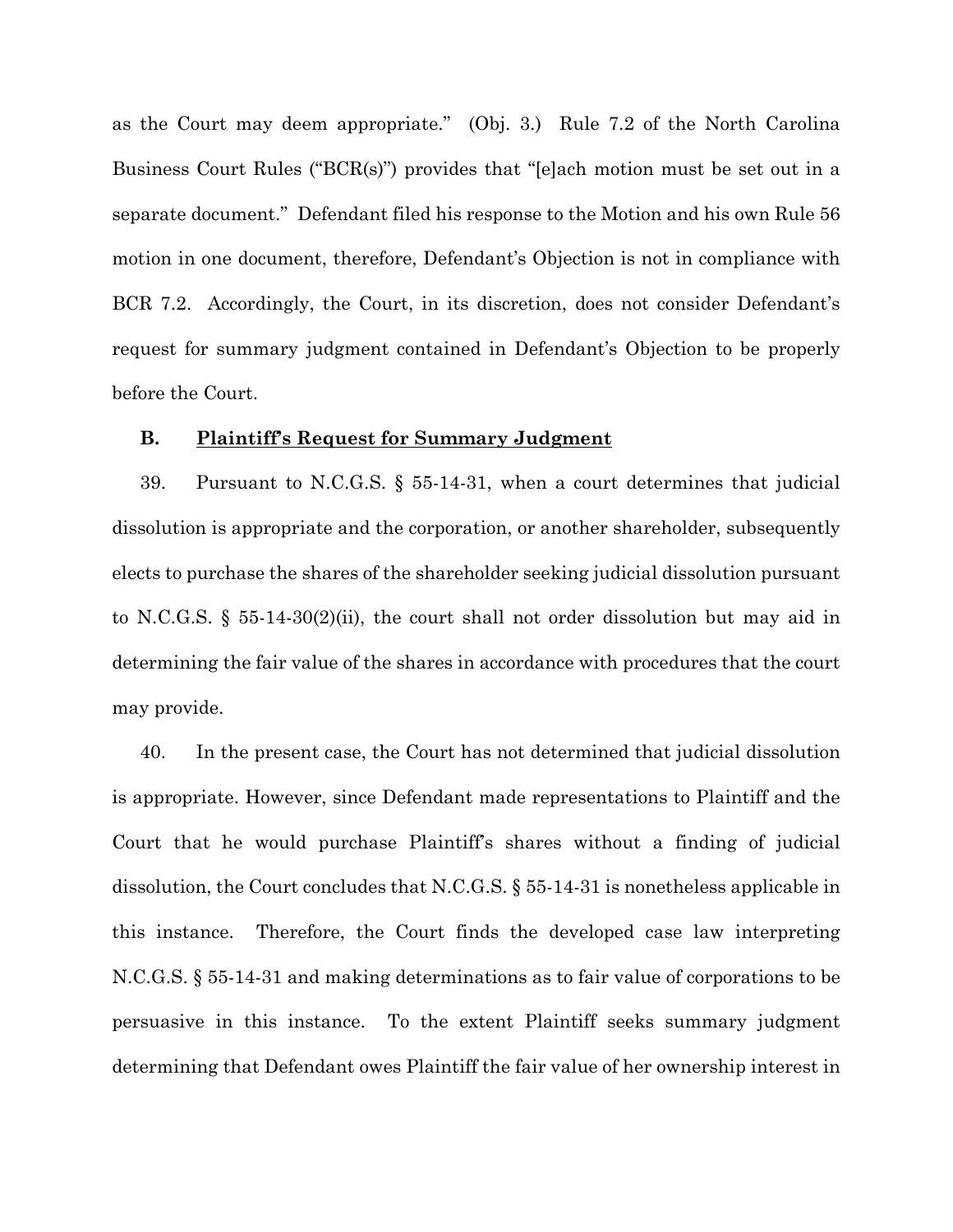MGI, Plaintiff's request is **GRANTED** and summary judgment is entered in her favor and against Defendant on liability for purchase of her shares as of the stipulated valuation date.

41. This Court has previously held that the determination of fair value under circumstances such as those presented here is entrusted to the Court's sound discretion. *Finkel v. Palm Park, Inc.*, 2020 NCBC LEXIS 137, at \*21 (N.C. Super. Ct. Nov. 18, 2020) (quoting *Royals v. Piedmont Elec. Repair Co.*, 1999 NCBC LEXIS 1, at \*\*35 (N.C. Super. Ct. Mar. 3, 1999)). However, "fair value" is not defined by statute. *Royals*, 1999 NCBC LEXIS 137, at \*\*34.

42. This Court has recognized that "[t]he Legislature wisely provided for flexibility in determining fair value. Recognizing that every situation will be different, the Legislature did not limit fair value to market value and did not place any limiting parameters on the factors to be considered in determining fair value." *Garlock v. Southeastern Gas & Power, Inc.*, 2001 NCBC LEXIS 9, at \*\*36 (N.C. Super. Ct. Nov. 14, 2001).

43. Fair market value is not the equivalent of "fair value," however it "is a factor to be given heavy weight[, and] it is the starting point for any valuation." *Royals*, 1999 NCBC LEXIS 1, at \*\*35. When courts have relied on fair market value calculations, they have done so due to the independence, sophistication, and reliability of the financial advisors preparing the report. *See Reynolds Am. Inc. v. Third Motion Equities Master Fund Ltd.*, 2020 NCBC LEXIS 35, at \*\*217 (N.C. Super. Ct. Apr. 27, 2020).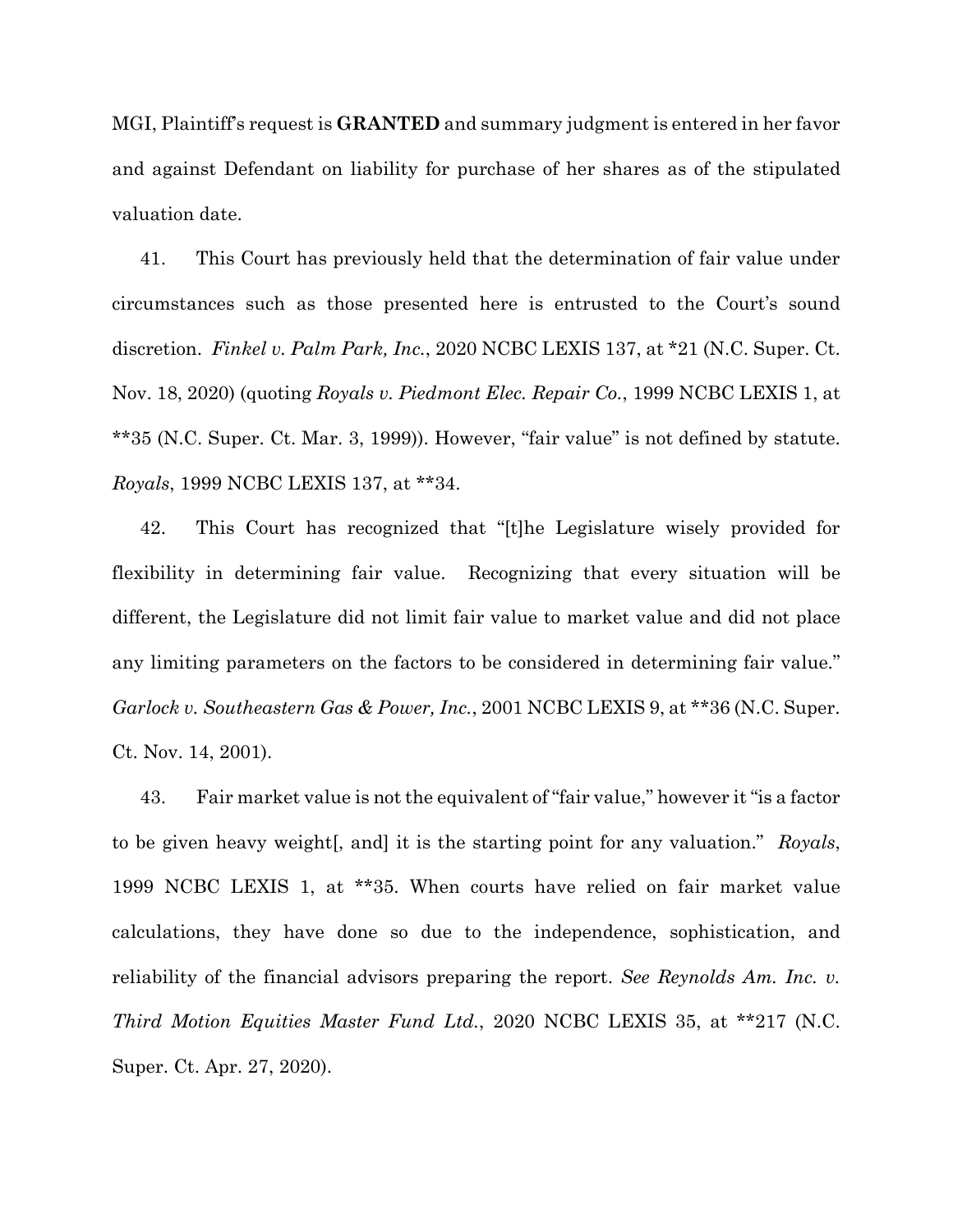44. Plaintiff argues that the fair value of her ownership interest in MGI is \$380,640 and requests that the Court enter summary judgment in her favor for that amount. (Pl.'s Mot. ¶ 8.) Plaintiff arrives at this figure in reliance on the Turner Report's findings. (Pl.'s Mot. ¶¶ 2, 7.) Specifically, Plaintiff assumes the MGI enterprise value (that is, the value of the company as a whole) as of the stipulated valuation date and multiplies that value by Plaintiff's ownership share in MGI.[2](#page-13-0)

45. Instead of putting forth an expert valuation using methods and data Plaintiff deemed to be reliable, Plaintiff simply asks the Court to disregard the Turner Report's twenty percent (20%) minority discount and thirty percent (30%) marketability discount. (Pl.'s Mot. ¶ 8.) After eliminating these discounts, Plaintiff arrives at a valuation of \$380,640. (Pl.'s Mot. ¶ 8.)

46. Puzzlingly, while relying on the Turner Report in her Motion, Plaintiff also states that she "does not agree with all of the methodologies and data relied upon by Mr. Turner to reach his conclusion." (Pl.'s Mot. ¶ 7.) Plaintiff also undermines the accuracy of the Turner Report's underlying data, stating that "[t]he Defendant's expert relied on information provided by Richard Mason without engaging in any independent verification of that information." (Pl.'s Mot. ¶ 3.)

47. Our Supreme Court has held that "[a] court generally possesses the discretion to choose to accord little probative weight to the results of a particular [valuation] analysis if there are legitimate justifications for that choice." *Reynolds Am. Inc. v. Third Motion Equities Master Fund Ltd.*, 379 N.C. 524, 537 (2021).

<span id="page-13-0"></span><sup>2</sup> The math is straightforward in this regard: \$960,000 (company value) x .3965 (Plaintiff's ownership share) =  $$380,640$ .